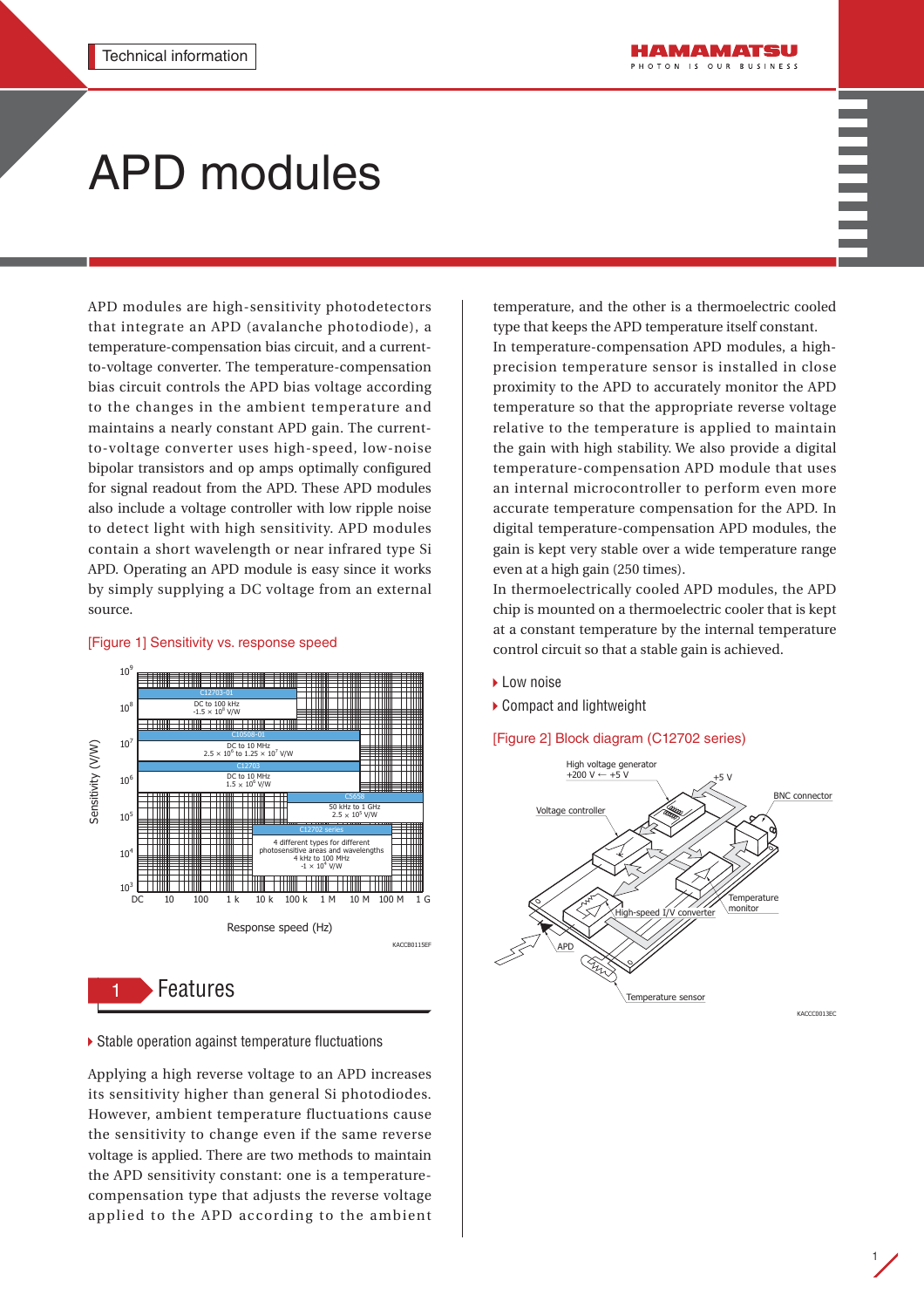# **Structure**

# $\rightarrow$  APD

The APD (avalanche photodiode) is a highspeed, high-sensitivity photodiode that internally multiplies photocurrent when reverse voltage is applied. The internal multiplication function referred to as avalanche multiplication features high photosensitivity that enables measurement of lowlevel light signals. The APD's ability to multiply signals reduces the effect of noise and achieves higher S/N than the PIN photodiode. The APD also has excellent linearity.

APD modules contain a near infrared or short wavelength type APD.

## **I/V** converter

Because the APD photocurrent becomes minute depending on the incident light level or gain, an I/ V converter that amplifies the signal with high S/N is required. APD modules contain an I/V amplifier circuit suitable for each type.

## **>>** Temperature-compensation bias circuit

The temperature-compensation bias circuit consists of a high voltage generator, temperature sensor, and voltage controller. The high voltage generator increases the voltage applied to the APD module to the bias voltage (around +200 V or more) required by the APD. To stabilize the APD gain according to the changes in the ambient temperature, the voltage controller controls the bias voltage based on the temperature information from the temperature sensor located near the APD.

# **Characteristics**

## **>>** Frequency characteristics

Figure 3 shows the frequency characteristics. A network analyzer is used to modulate the light from the light source to a sine wave, and this modulated light is applied to the APD module. The resulting output signal is acquired, and the frequency characteristics are measured. The frequencies at which the photosensitivity decreases by 3 dB from the flat region are defined as the low band cutoff frequency and high band cutoff frequency.

#### [Figure 3] Frequency characteristics

#### (a) C12702 series





KACCB0340EA





## **Example 1** Light pulse response characteristics

Figure 4 shows an example of an output waveform when a light pulse is applied. The C12702-03 has a negative polarity and the C12703 a positive polarity.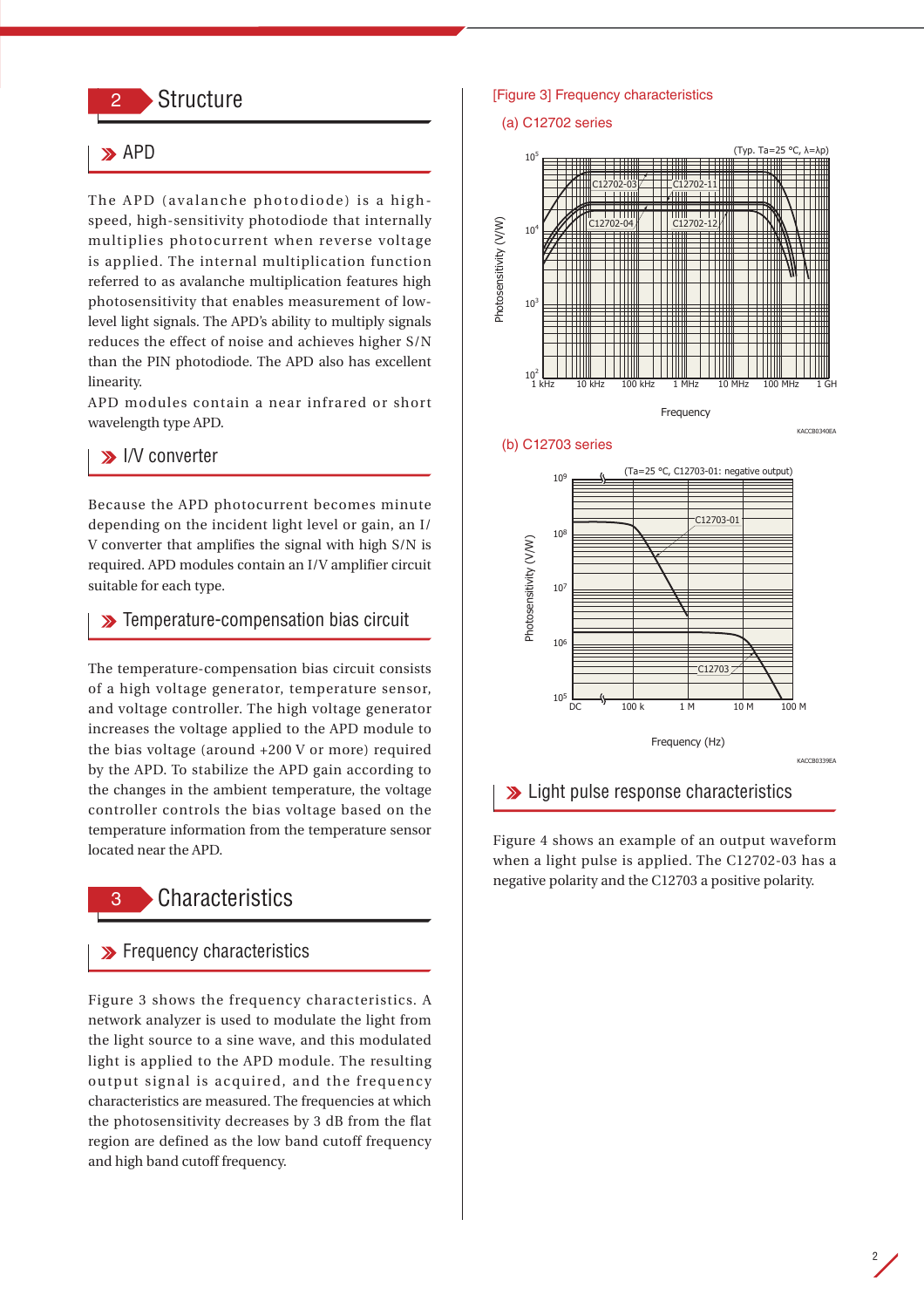[Figure 4] Examples of output waveforms in response to step light

(a) C12702-03





#### (b) C12703



Ta=25 °C, gain=30, incident pulse width=1 μs X-axis: 250 ns/div., Y-axis: 100 mV/div.

#### [Figure 5] Temperature characteristics of gain (C12703 series)



# 4 How to use

Connect the APD module to the DC power supply using the dedicated cable that comes with the APD module (except the C5658). Since the signals from the APD module are output via a coaxial connector, just connect it to output to a measuring device such as an oscilloscope to start making measurements. The C5658 is supplied with a power connector (D-sub). Solder this power connector to a cable (cable is not supplied). The C5658 output is an SMA connector.

#### [Figure 6] Connection example (C12703 series)



So that the type, number, and nucleic acids (DNA and RNA) of cells can be detected, a liquid that contains cells is made to flow at high speeds and is irradiated with a laser. The resulting faint fluorescence is detected.



To monitor changes in blood volume in the cerebral cortex, near infrared rays are emitted above the scalp and the APD module detects the scattered light to capture the changes in the hemoglobin concentration in the blood.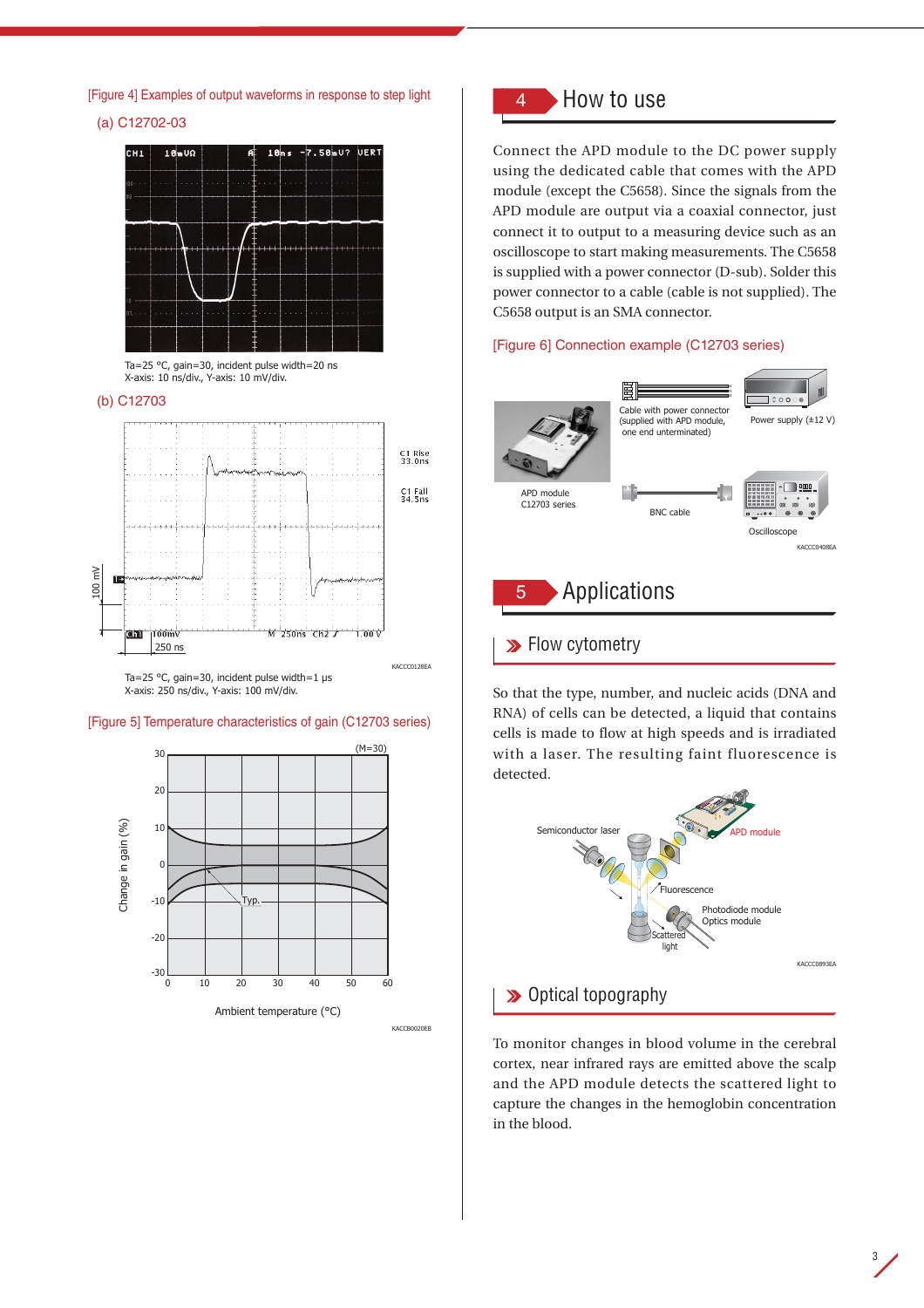

In ophthalmoscopy, the level of laser light applied to the eyeball is limited due to safety reasons. The APD module is used to detect the low-level reflected light from the eyeball with superb resolution and contrast.



# 6 Q&A

What is the output voltage amplitude of APD modules? When shipped from the factory, the output voltage amplitude is set as follows.

| Type no.              | Output voltage amplitude   |
|-----------------------|----------------------------|
| C <sub>12703</sub>    | Approx. +10 V              |
| C <sub>12703-01</sub> | Approx. - 10 V             |
| C12702 series         | Approx. -0.4 to -0.3 V     |
| C10508-01             | Approx. $+3V$              |
| C <sub>5658</sub>     | Approx. $+0.7$ to $+0.8$ V |

What is the maximum incident light level to APD modules? The maximum incident light level is calculated for each type by the output voltage amplitude  $[V] \div photoelectric\ conversion\ sensitivity\ [V/W].$ Incidentally, the incident light level leading to device destruction is approximately several milliwatts, so take precautions before actually inputting light to the device.

 $\blacklozenge$  The APD module is not functioning properly. Why is that? Check the following points:

· Is the power supply wiring correct?

· The termination resistor should have the values shown here.

| Type no.                  | Termination resistor |
|---------------------------|----------------------|
| C12703 series             | 10 kO or more        |
| C10508-01                 |                      |
| C <sub>12702</sub> series | 50 O                 |
| C5658                     |                      |

· Is the incident light level exceeding the maximum allowable level?

· Is the gain set too high?

If the gain is too high, then the APD dark current will increase, causing the APD's excess noise to increase and lowering the S/N.

 $\blacklozenge$  Noise signal is superimposed on the output. How can it be avoided? When ambient fluctuating light enters an APD, it may cause noise to appear in the output. Noise from commercial power sources may become superimposed on the output signal, especially when under fluorescent lamp lighting. We recommend using the APD module in a dark location as much as possible. Also use a series power supply with low ripple noise rather than a switching power supply. If this problem is not solved, then contact our sales office for advise on the ambient condition.

 $\bullet$  Can optical fibers be connected to an APD module?

For optical fiber connection to the C12702/C12703 series and C10508-01, the FC and SMA type optical fiber adapters (sold separately) are provided. Recommended optical fibers are GI type multimode optical fibers with a quartz core of 50 µm diameter and a clad of 125 µm diameter. No optical fiber can be connected to the C5658. Custom modifications are required for connecting an optical fiber to the C5658.

 $\blacklozenge$  Are there recommended power supplies?

We will let you know the commercially available, stabilized power supplies that are suited for the APD module to be used. Contact our sales office for details.

 $\blacklozenge$  Are there recommended light sources?

Use light sources such as an LD or LED that match the spectral response of the APD module. To check the light level that will be input to the APD, we recommend measuring the optical power in advance with a power monitor.

Can an A/D converter be directly connected to the APD module? Connecting an A/D converter directly to the APD module is not recommended. The A/D converter's input impedance may adversely affect the APD module, making it impossible to obtain satisfactory characteristics.